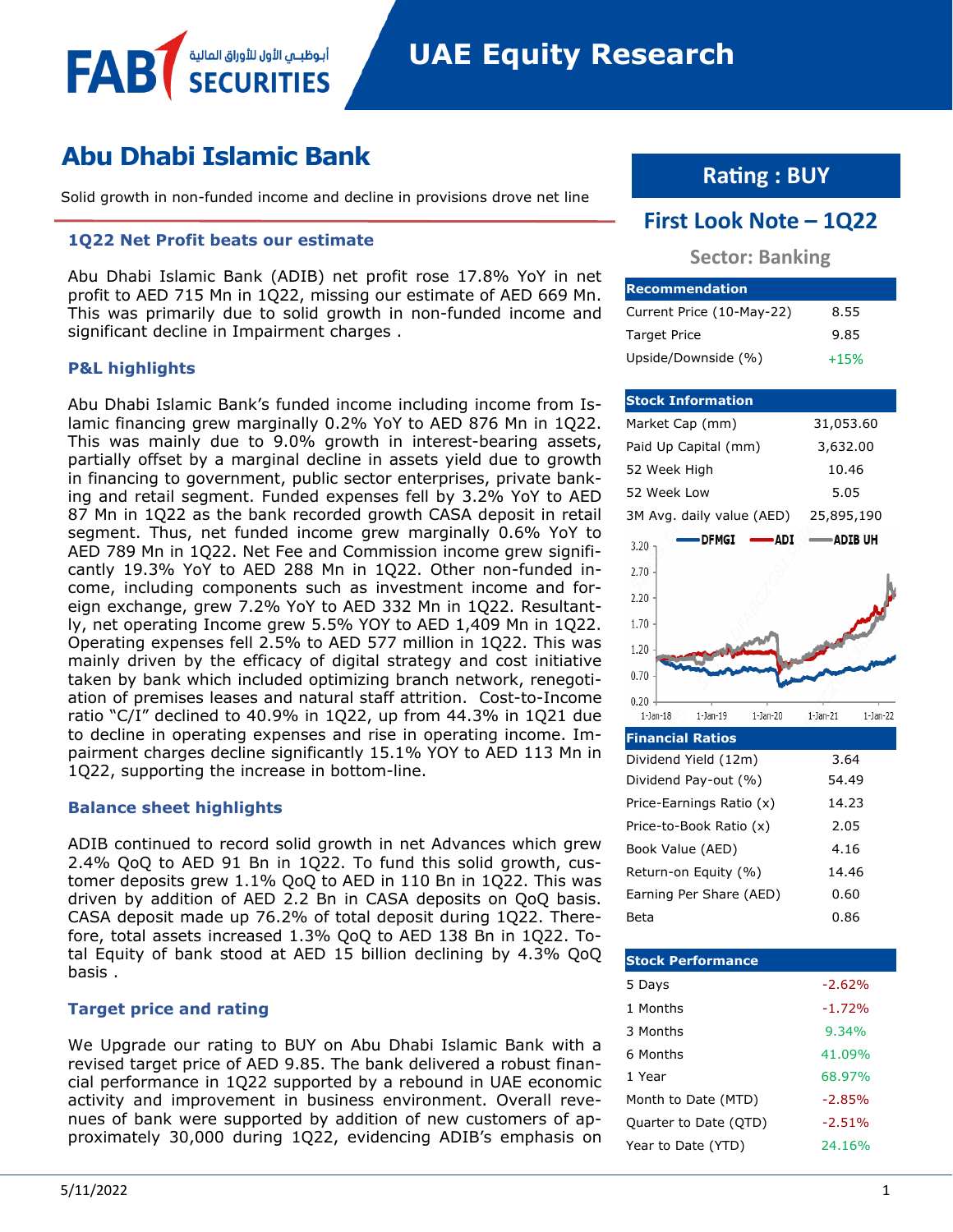# أبوظبــمي الأول للأوراق الماليا FA **URITIES**

long-term customer relationships and the delivery of superior customer service. Non funded income is projected to maintain healthy growth rate with improving economic outlook. The rising interest rate scenario is expected to be drawback for bank due to negative interest rate gap. The bank's balance sheet is negatively geared in rising interest rate scenario. This means greater amount of liabilities priced at higher rate as compared to assets affects NIMs. However, increase in CASA deposits should somewhat offset the impact negative gearing. NPL ratio stood at of 8.8% with provision coverage ratio of 59.5%. While stage 2 loans rose from 8.3% in 4Q21 to 8.5% in 1Q22 might create pressure on profitability in case, loan turn non-performing. Considering aforementioned factors, we upgrade our BUY rating on the stock

#### **ADIB- Relative valuation**

| (at CMP)       | 2018 | 2019 | 2020 | 2021 | 2022F |
|----------------|------|------|------|------|-------|
| PE             | 13.5 | 13.7 | 23.7 | 15.1 | 11.9  |
| PB             | 2.4  | 2.2  | 2.2  | 2.0  | 1.8   |
| Dividend Yield | 3.2% | 3.2% | 2.4% | 3.6% | 3.6%  |

*FABS Estimates & Co Data*

#### **ADIB - P&L**

| <b>AED mm</b>                | 1Q21   | 4Q21   | <b>1Q22A</b> | <b>1Q22F</b> | Var.     | YOY Ch   | QOQ Ch   | 2021     | 2022F    | <b>Change</b> |
|------------------------------|--------|--------|--------------|--------------|----------|----------|----------|----------|----------|---------------|
| <b>Funded income</b>         | 874    | 882    | 876          | 792          | 10.6%    | 0.2%     | $-0.7%$  | 3,675    | 3,836    | 4.4%          |
| Depositors distribution      | -90    | -82    | -87          | $-101$       | $-14.3%$ | $-3.2%$  | 5.6%     | $-330$   | $-456$   | 38.2%         |
| Net funded income            | 784    | 800    | 789          | 691          | 14.2%    | 0.6%     | $-1.3%$  | 3,345    | 3,380    | 1.1%          |
| Fees and commissions         | 241    | 269    | 288          | 273          | 5.6%     | 19.3%    | 7.2%     | 958      | 1,032    | 7.7%          |
| Other non-funded in-<br>come | 310    | 398    | 332          | 399          | $-16.8%$ | 7.2%     | $-16.7%$ | 1,257    | 1,332    | 6.0%          |
| <b>Non Funded Income</b>     | 551    | 667    | 620          | 672          | $-7.7%$  | 12.5%    | $-7.1%$  | 2,215    | 2,364    | 6.7%          |
| <b>Operating income</b>      | 1,336  | 1,467  | 1,409        | 1,363        | 3.4%     | 5.5%     | $-3.9%$  | 5,560    | 5,744    | 3.3%          |
| Operating expenses           | -592   | $-531$ | $-577$       | $-510$       | 13.1%    | $-2.5%$  | 8.7%     | $-2,260$ | $-2,362$ | 4.5%          |
| Pre-provisioning in-<br>come | 744    | 936    | 832          | 853          | $-2.4%$  | 11.9%    | $-11.1%$ | 3,300    | 3,382    | 2.5%          |
| Financing impairment         | $-134$ | $-231$ | $-113$       | $-179$       | $-36.8%$ | $-15.1%$ | $-50.9%$ | -954     | $-783$   | $-18.0%$      |
| <b>Profit before NCI</b>     | 610    | 705    | 719          | 673          | 6.8%     | 17.8%    | 1.9%     | 2,345    | 2,599    | 10.8%         |
| NIC. & zakat                 | -3     | $-5$   | $-4$         | $-5$         | $-18.2%$ | 26.4%    | $-18.2%$ | $-1$     | $-1$     | $-21.4%$      |
| <b>Net profit</b>            | 607    | 701    | 715          | 669          | 7.0%     | 17.8%    | 2.1%     | 2,344    | 2,598    | 10.8%         |

*FABS Estimates & Co Data*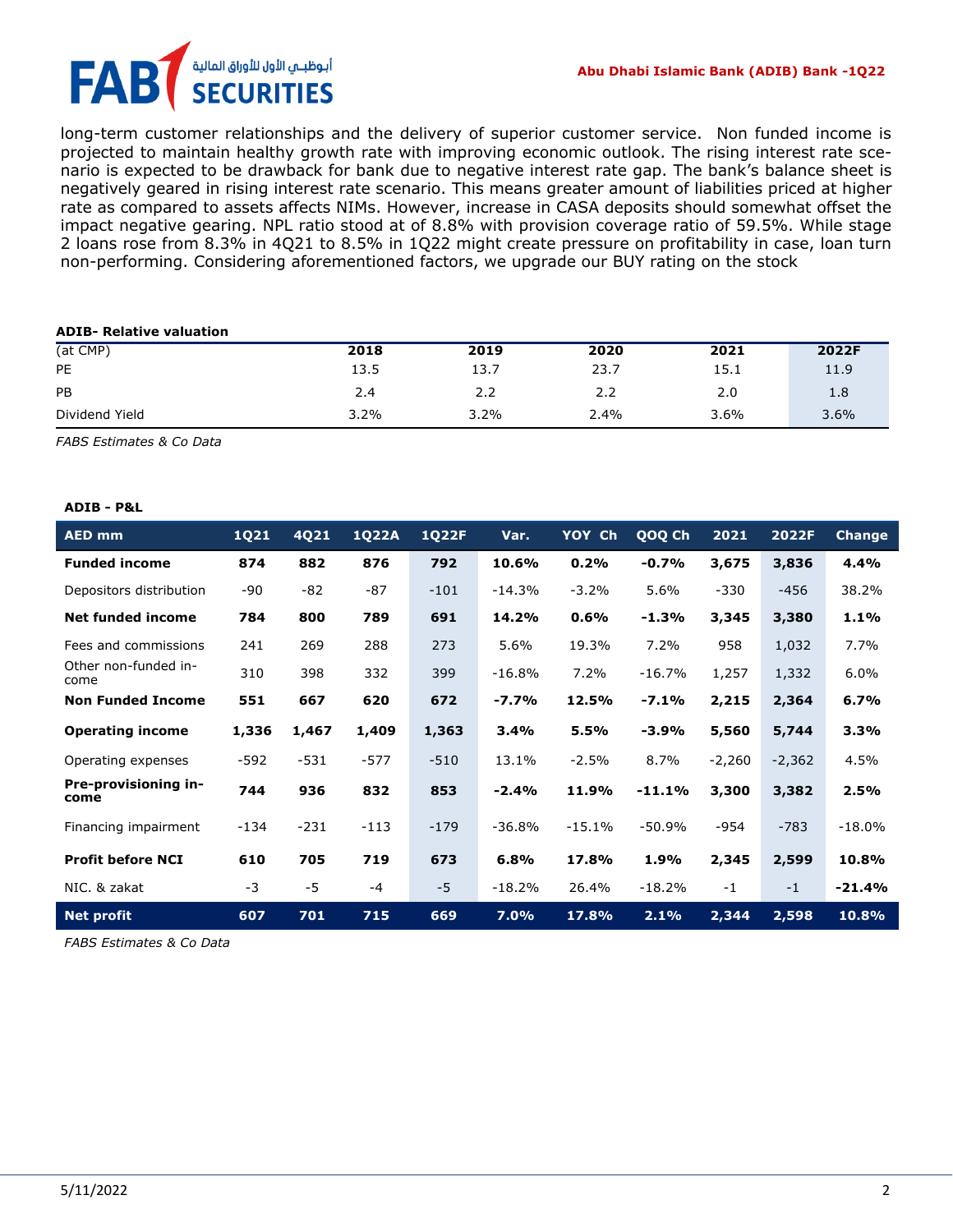## **Abu Dhabi Islamic Bank (ADIB) Bank -1Q22**

# أبوظبـي الأول للأوراق المالية<br>SECURITIES **FAB**

#### **ADIB - P&L KPI**

|                       | 1Q21  | 4Q21  | 1022A | <b>YOY Bps</b> | QOQ Bps  | 2021    | 2022F | Change |
|-----------------------|-------|-------|-------|----------------|----------|---------|-------|--------|
| Net FI/OI             | 58.7% | 54.5% | 56.0% | $-272$         | 148      | 60.2%   | 58.8% | $-132$ |
| <b>NIM</b>            | 2.8%  | 2.8%  | 2.7%  | $-19$          | $-12$    | $3.0\%$ | 2.3%  | -68    |
| <b>NIS</b>            | 2.8%  | 2.8%  | 2.6%  | $-19$          | $-13$    | 2.9%    | 10.2% | 728    |
| Fees & commissions/OI | 18.1% | 18.3% | 20.4% | 236            | 212      | 17.2%   | 18.0% | 73     |
| Other non-funded/OI   | 23.2% | 27.2% | 23.6% | 36             | $-360$   | 22.6%   | 23.2% | 58     |
| Cost to income        | 44.3% | 36.2% | 40.9% | $-336$         | 474      | 40.7%   | 41.1% | 47     |
| Impairment/PPP        | 17.9% | 24.6% | 13.6% | -434           | $-1,102$ | 28.9%   | 23.2% | $-577$ |
| NP/OI                 | 45.5% | 47.8% | 50.8% | 528            | 298      | 42.2%   | 45.2% | 307    |
| <b>ROAE</b>           | 16.5% | 18.1% | 18.5% | 202            | 40       | 11.8%   | 12.1% | 34     |
| <b>ROAA</b>           | 1.9%  | 2.1%  | 2.1%  | 20             | 0        | 1.8%    | 1.8%  | 5      |

*FABS Estimates & Co Data*

| <b>ADIB- Key BS Items</b> |          |             |          |          |          |        |
|---------------------------|----------|-------------|----------|----------|----------|--------|
| AED mm                    | 1Q21     | <b>2Q21</b> | 3Q21     | 4Q21     | 1Q22A    | YOY Ch |
| <b>Net advances</b>       | 84,162   | 84,559      | 85,403   | 89,043   | 91,169   | 8.3%   |
| QOQ Change                | $0.9\%$  | 0.5%        | 1.0%     | 4.3%     | 2.4%     |        |
| <b>Total assets</b>       | 1,30,694 | 1,30,608    | 1,33,382 | 1,36,868 | 1,38,583 | 6.0%   |
| QOQ Change                | $2.4\%$  | $-0.1%$     | $2.1\%$  | 2.6%     | 1.3%     |        |
| <b>Customer deposits</b>  | 1,03,069 | 1,05,159    | 1,07,005 | 1,09,611 | 1,10,808 | 7.5%   |
| QOQ Change                | 1.8%     | 2.0%        | 1.8%     | 2.4%     | 1.1%     |        |
| <b>Total equity</b>       | 15,069   | 14,773      | 15,163   | 15,793   | 15,119   | 0.3%   |
| QOQ Change                | 4.7%     | $-2.0\%$    | 2.6%     | 4.2%     | $-4.3%$  |        |

*FABS estimate & Co Data*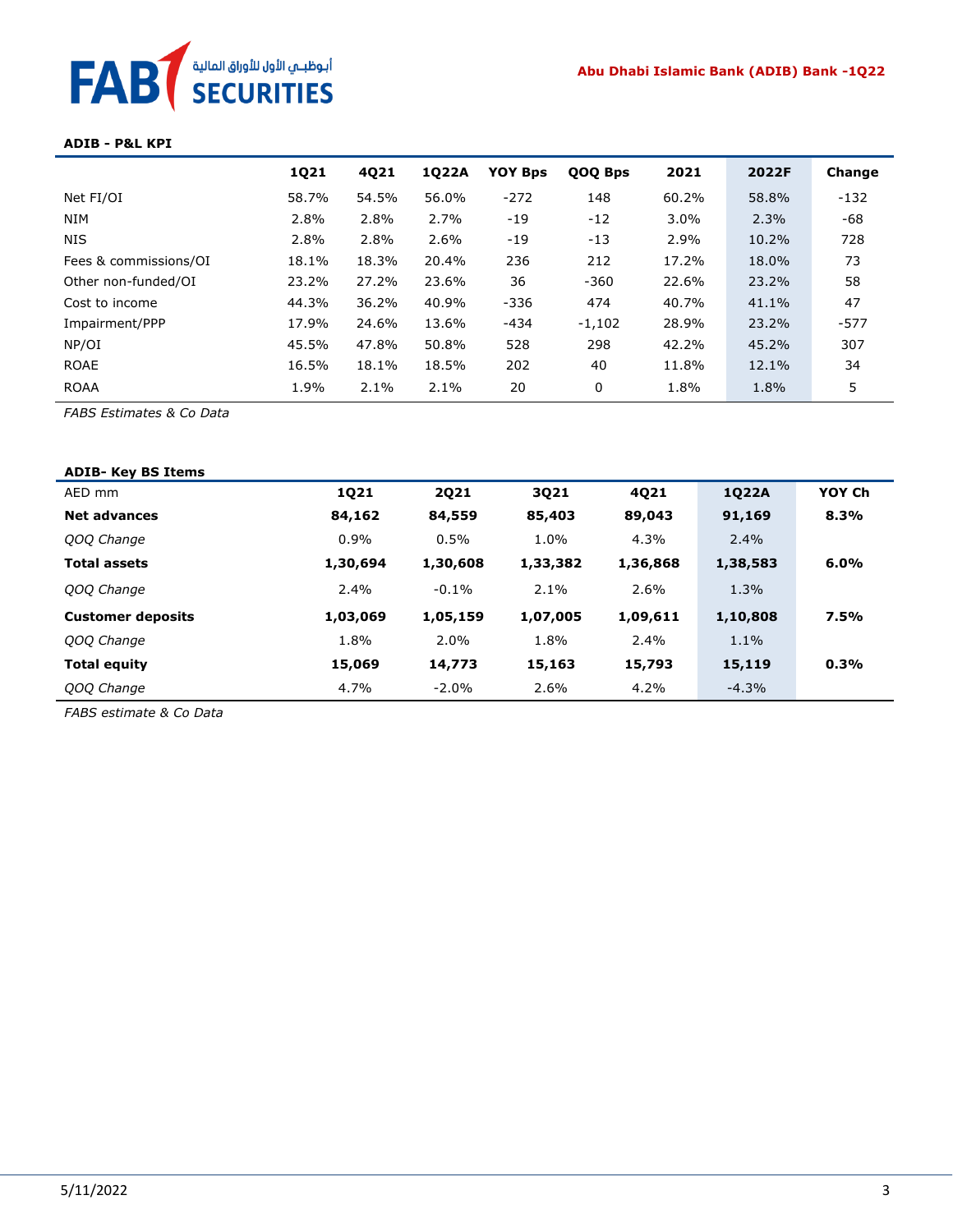## **Research Rating Methodology:**

| Rating            | Upside/Downside potential    |
|-------------------|------------------------------|
| <b>BUY</b>        | Higher than $+15%$           |
| <b>ACCUMULATE</b> | Between $+10\%$ to $+15\%$   |
| <b>HOLD</b>       | Lower than $+10\%$ to $-5\%$ |
| <b>REDUCE</b>     | Between -5% to -15%          |
| <b>SELL</b>       | Lower than -15%              |

## **FAB Securities Contacts:**

#### **Research Analysts**

| Ahmad Banihani                            | +971-2-6161629                   | ahmad.banihani@Bankfab.com |
|-------------------------------------------|----------------------------------|----------------------------|
| <b>Sales &amp; Execution</b>              |                                  |                            |
| Abu Dhabi Head Office                     |                                  |                            |
| <b>Trading Desk</b>                       | $+971 - 2 - 6161700/1$           | Online Trading Link        |
|                                           | +971-2-6161777                   |                            |
| Institutional Desk<br>Sales and Marketing | +971-4-4245765<br>+971-2-6161703 |                            |

# **DISCLAIMER**

This report has been prepared by FAB Securities (FABS), which is authorised by the UAE Securities and Commodities Authority, licensing registration number 604002, and is a member of the Abu Dhabi Securities Exchange and Dubai Financial Market. The information, opinions and materials contained in this report are provided for information purposes only and are not to be used, construed, or considered as an offer or the solicitation of an offer or recommendation to sell or to buy or to subscribe for any investment security or other financial instrument. The information, opinions and material in this report have been obtained and derived from publicly available information and other sources considered reliable without being independently verified for their accuracy or completeness. FABS gives no representation or warranty, express or implied, as to the accuracy and completeness of information and opinions expressed in this report. Opinions expressed are current as of the original publication date appearing on the report only and the information, including the opinions contained herein, are subject to change without notice. FABS is under no obligation to update this report. The investments referred to in this report might not be suitable for all recipients. Recipients should not base their investment decisions on this report and should make their own investigations, and obtain independent advice, as appropriate. Any loss or other consequences arising from the uses of material contained in this report shall be the sole and exclusive responsibility of the recipient and FABS accepts no liability for any such loss or consequence. The value of any investment could fall as well as rise and the investor may receive less than the original amount invested. Some investments mentioned in this report might not be liquid investments, which could be difficult to realise in cash. Some investments discussed in this report could be characterised by high level of volatility, which might result in loss. FABS owns the intellectual property rights and any other material contained in this report. No part of this report may be reproduced, utilised or modified in any form either in whole or in part or by any electronic, mechanical or other means, now known or hereafter invented, including photocopying and recording, or stored in any retrieval system without the prior consent of FABS in writing. While utmost care has been taken to ensure that the information provided is accurate and correct, neither FABS, nor its employees shall, in any way, be responsible for the contents. By accepting this document, the recipient agrees he/she has read the above disclaimer and to be bound by the foregoing limitations/ restrictions.